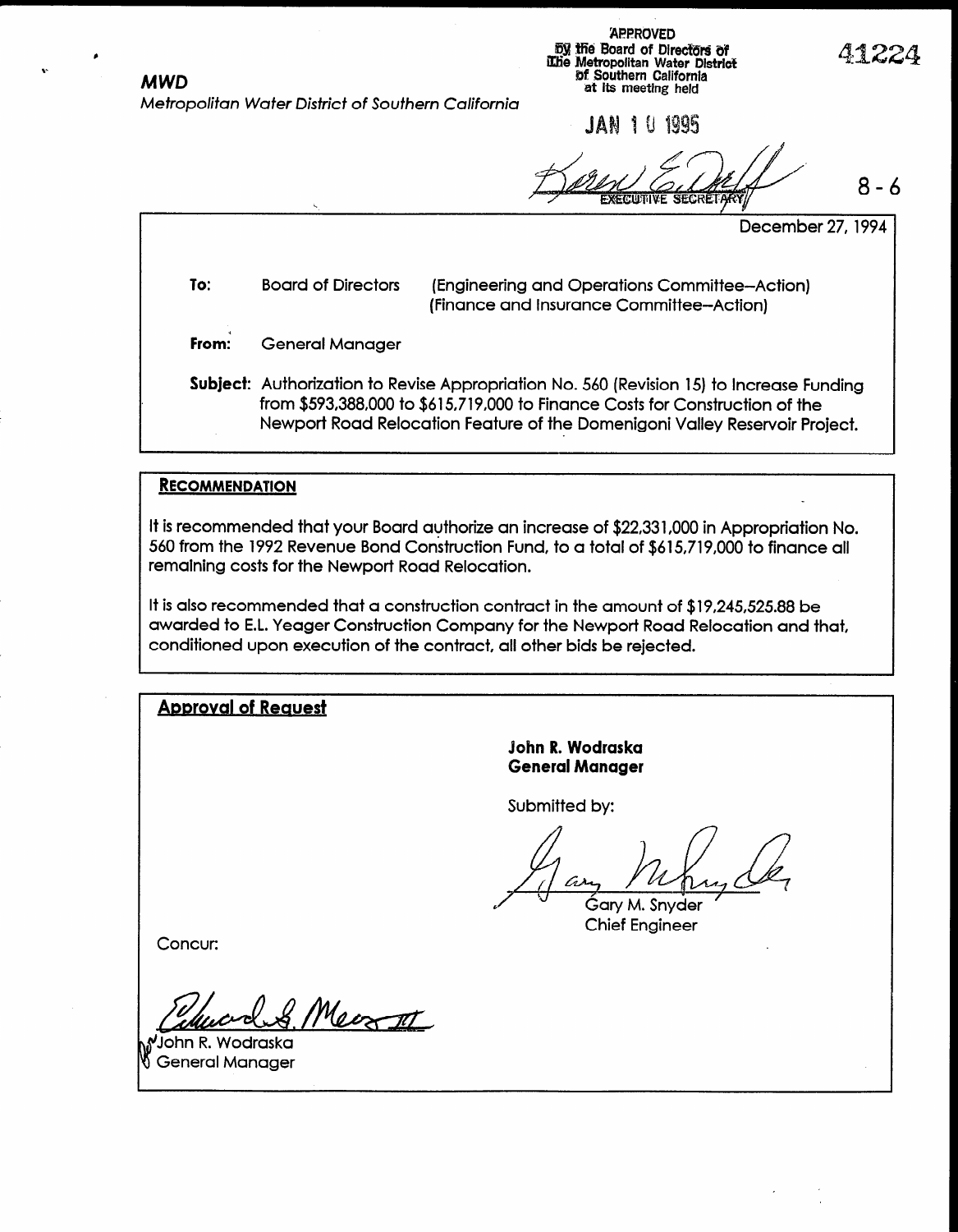#### BRIEF DESCRIPTION

Bids have been received under Specifications No. 1272, as amended, for the Newport Road Relocation. Ten (10) bids were received and opened. These bids are shown on the attached abstract of bids (see Attachment B). The low bid from E.L. Yeager Construction Company, in the amount of \$19,245,525.88 complies with requirements of the specifications, is \$35,936.32 below the next lowest bid, and is \$4,354,474.12 below the Engineers Estimate.

Reimbursable funds from the County of Riverside (County) in the amount of \$755,321, and cash contributions from the City of Hemet (City) in the amount of \$2,259,000 will be contributed toward construction pursuant to the Memorandum of Understanding for the East Newport Road/Salt Creek Channel Improvement approved by your Board in September 1993. Reimbursable funds are currently available in Appropriation No. 102.

A \$22,331,000 increase in Appropriation No. 560, excluding reimbursable funds under Appropriation No. 102 and cash contributions from the City, is required to finance all remaining costs of the Newport Road Relocation. The total estimated Metropolitan cost of the relocation is \$28,992,993.

| <b>CONTRACT TYPE</b>                                                               | <b>FUNDING</b>                                                                                 | <b>TYPE OF COMPETITION</b>                              |
|------------------------------------------------------------------------------------|------------------------------------------------------------------------------------------------|---------------------------------------------------------|
| <b>NFW</b><br>м<br>Amended                                                         | CAPITAL - APPROPRIATION INCREASE<br>☑<br>$O$ & M                                               | <b>Ø COMPETITIVE BIDDING</b><br>Specifications No. 1272 |
| <b>CONTRACT FORM</b><br>LEASE<br><b>PROFESSIONAL SERVICES</b><br>CONSTRUCTION<br>м | <b>BUDGET STATUS</b><br>FY 94/95 AMT \$169,231,120<br>⊠<br>OUT-YEAR AMT<br>С<br>NON-BUDGET AMT | NEGOTIATED CONTRACT                                     |

#### PURPOSE/BACKGROUND

The existing Newport Road is aligned along the floor of the Domenigoni and Diamond Valleys and thus through the footprints of the east and west dams of the proposed reservoir. With construction of the reservoir, the road must be relocated to provide access from State Street to Winchester Road in accordance with the Circulation Element of Riverside County's General Plan. When construction of the Newport Road Relocation is completed in 1996, existing Newport Road can be closed to public access to enable the construction of the dams to proceed.

The Newport Road Relocation is approximately seven miles long and includes four lanes of roadway paving, grading and drainage facilities, bridges over the San Diego Canal and over the Salt Creek Channel at Warren Road and Sanderson Avenue, a pedestrian/equestrian underpass at Lyon Avenue, and improvements to the Salt Creek Flood Control Channel. Also included in the relocation project are drainage and roadway improvements to the Alamar Mesa community, as well as demolition of a portion of the San Diego Pipelines 1 & 2 affected by the roadway relocation and previously replaced under separate contract.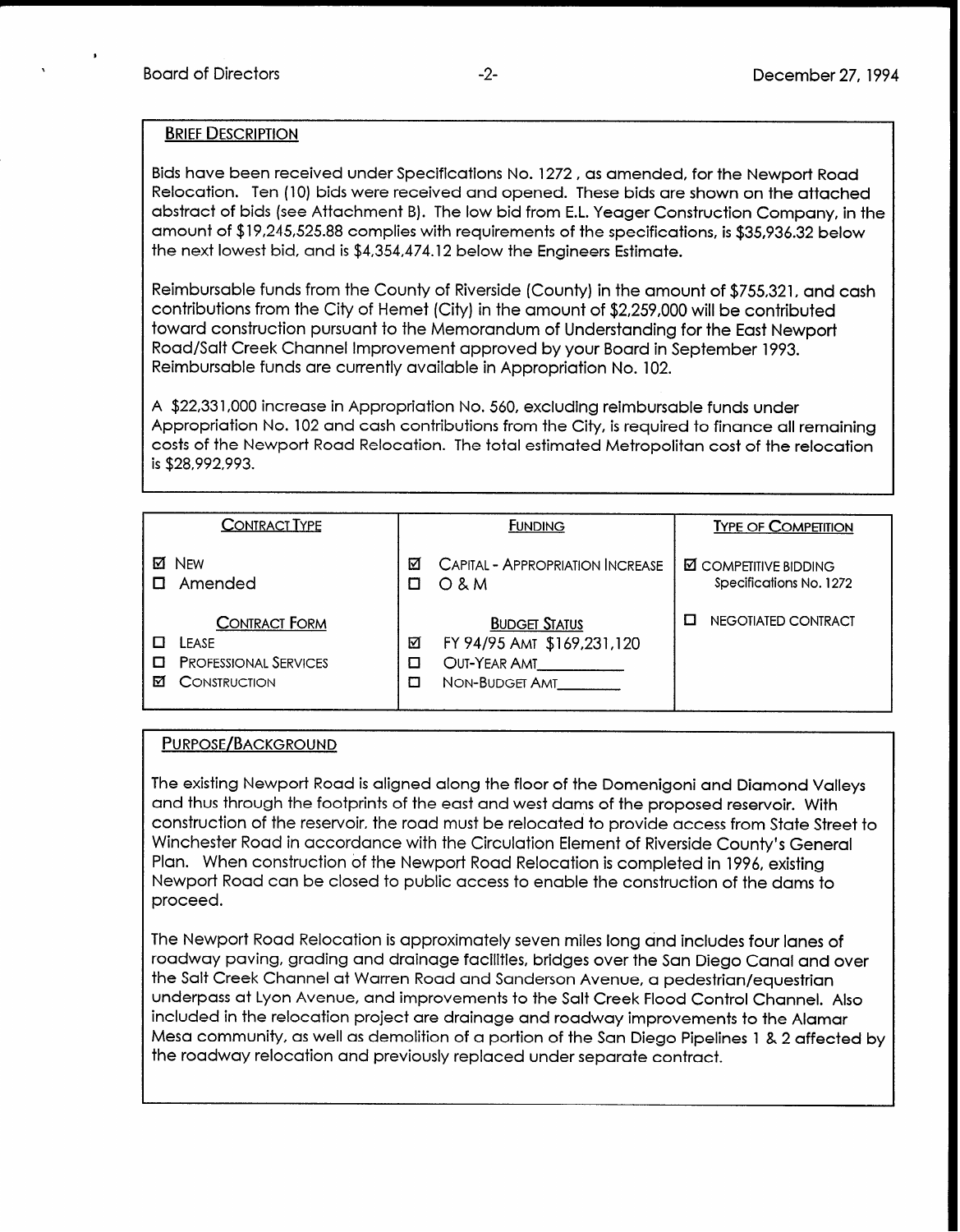## (Cont.)

The specifications, consistent with provisions of the Memorandum of Understanding, provides for two alternative bids. Alternative 1 combines the Alternative 2 base bid and optional bid as a single bid package. The Alternative 2 base bid, funded by Metropolitan and the City, includes a seven mile long two-lane roadway, two additional lanes within the City, and the Salt Creek Channel improvement. The Alternative 2 optional bid, consisting of two additional lanes within the County and related San Diego Canal bridge improvements, is funded by County reimbursement and by surplus funds from the two additional lanes within the City. Had County reimbursable funds not been available, only the Alternative 2 base bid would have been considered for award. However, County funding is now available and award of the Alternative 1 single bid package is recommended.

The inclusion of Salt Creek Flood Control Channel and the funding of the two additional lanes of roadway by other public agencies affords Metropolitan the opportunity to cooperate in a joint effort with the City of Hemet and the County of Riverside which will benefit the community.

It is anticipated that the Riverside County Transportation Department will provide construction surveys and a portion of the inspection need for the roadway relocation. It is also expected that the Riverside County Flood Control and Water Conservation District will provide inspection support for construction of the Salt Creek Channel. These services will facilitate the approval and acceptance of these facilities into the respective County Transportation and Flood Control systems. Authority to enter into agreements for these services will be requested under separate Board action.

## ACTIONS & MILESTONE

Final design was completed in October 1994. Construction is anticipated to begin in March 1995 and to be completed in March 1996.

## MBE/WBE

The specifications, as amended, established certified Minority-Owned Business Enterprise (MBE) and Women-Owned Business Enterprise (WBE) participation goals of 18 percent MBE and 6 percent WBE. The specifications also provided that a bidder which does not meet the indicated participation goals must submit documentation of its good faith effort to meet such goals. E.L. Yeager, achieved 20.3 percent certified MBE participation and 7.0 percent certified WBE participation. The MBE and WBE subcontractors are listed in Attachment C.

# CEQA COMPLIANCE / ENVIRONMENTAL DOCUMENTATION

All California Environmental Quality Act (CEQA) requirements have been satisfied for the proposed action. In October 1991, your Board certified the Final Environmental Impact Report (FEIR) for the Domenigoni Valley Reservoir Project. In April 1993 your Board certified an Addendum to the FEIR, conforming the relocated Newport Road alignment to the revised Circulation Element of the Hemet General Plan. These actions satisfy the provisions of CEQA, and no further environmental documentation or reviews are necessary for your Board to take action on this recommendation.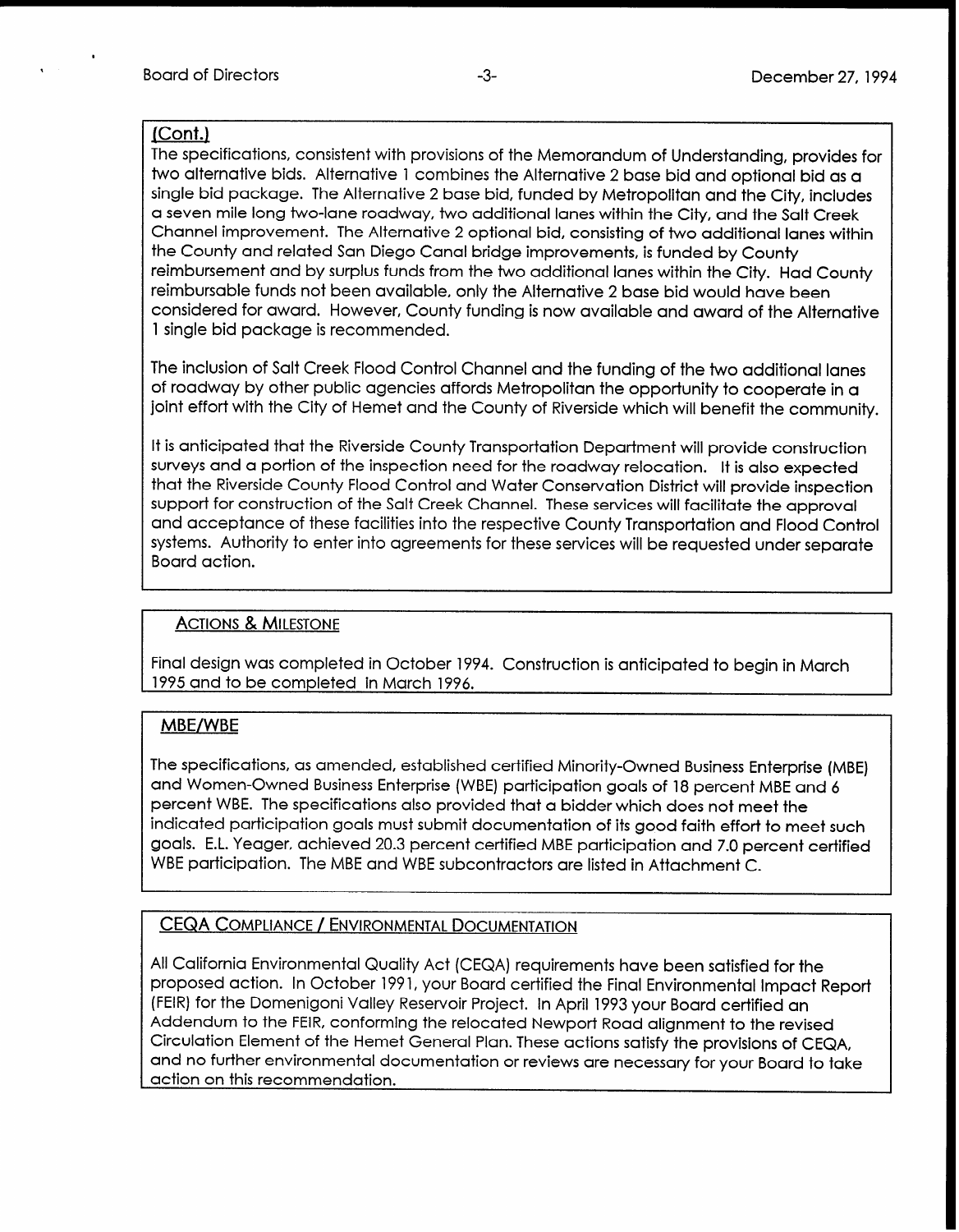| <b>NUMBER OF BIDDERS</b>                  | EVALUATION CRITERIA: LOW BID THAT MEETS THE                            |
|-------------------------------------------|------------------------------------------------------------------------|
| ☑<br>NUMBER OF CONTRACTORS THAT REQUESTED | <b>BIDDERS</b><br>SPECIFICATIONS.<br>THE.<br><b>REQUIREMENTS</b><br>OF |
| PLANS: 97                                 | QUALIFICATIONS AND MBE/WBE PARTICIPATION ARE ALSO                      |
| ☑<br>SUBMITTED BIDS 10                    | CONSIDERED.                                                            |
|                                           | <b>CONTRACTUAL DETAILS</b>                                             |
|                                           | I√<br><b>ANTICIPATED DURATION</b><br><b>250 WORKING DAYS</b>           |
|                                           | <b>HOURLY RATES</b>                                                    |
|                                           | I۷<br><b>PREVAILING WAGE RATES WILL APPLY</b>                          |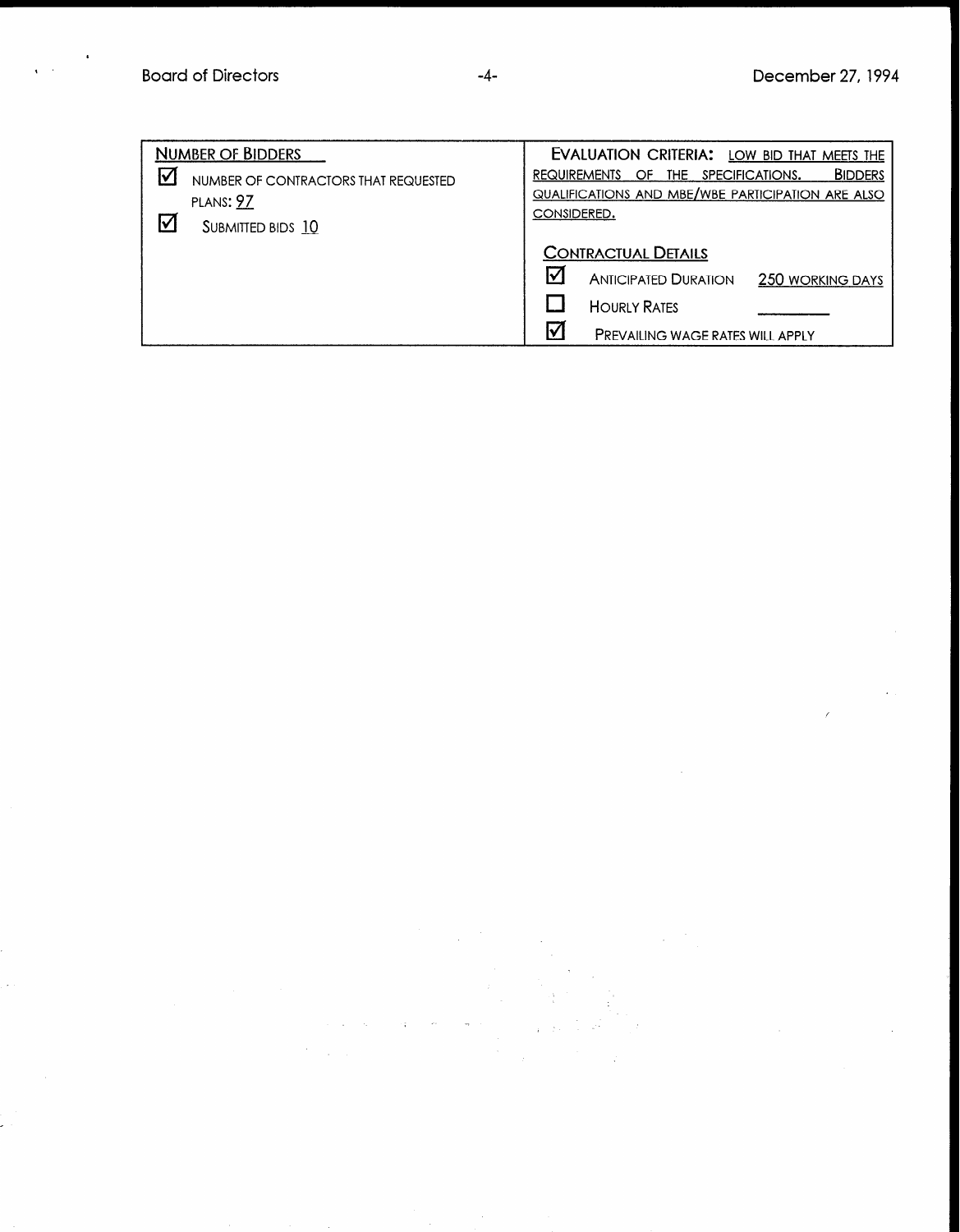41224

## Attachment A

#### FISCAL STATEMENT Domenigoni Valley Reservoir and Related Facilities (Program No.5-5600-11)

### Project Summary:

 $\sim 10$ 

 $\mathbf{r}$ 

## Total Project

|              | <b>Current Budget</b> | <b>Total Appropriation</b> |
|--------------|-----------------------|----------------------------|
|              |                       |                            |
| Planning     | 15,000,000            | 15,000,000                 |
| Land*        | 334,000,000           | 334,000,000                |
| Mitigation*  | 32,681,000            | 32,681,000                 |
| Design       | 120,450,000           | 120,450,000                |
| Construction | 1,300,936,000         | 104,736,995                |
| Recreation   | 33,000,000            |                            |
| Contingency  | 136,033,000           | 8,851,005                  |
| <b>TOTAL</b> | \$1,972,100,000       | \$615,719,000              |

\* Real estate costs include \$28.3 million for land purchases at the Santa Rosa Plateau and Shipley Reserve which when added to non-real estate mitigation costs of \$32.7 million results in a total mitigation value of \$61 million.

The total cost breakdowns for Revision Nos. 14 and 15 to Appropriation No, 560 are shown below:

|                                                                          | REVISIONS NO. 14 REVISION NO. 15 |                           |
|--------------------------------------------------------------------------|----------------------------------|---------------------------|
| <b>Construction Specification No. 1272</b><br>Construction               | 78,738,286                       | 19,245,526<br>78,738,286  |
| Labor:<br>Preliminary Engineering, Final<br>Engineering, and Preparation |                                  |                           |
| of Specifications<br>Post Design<br><b>Contract Administration</b>       | 26,878,741<br>629,329            | 26,878,741<br>858,012     |
| <b>Inspection and Survey</b>                                             | 4,222,291                        | 6,400,000                 |
| Labor Subtotal                                                           | 31,730,361                       | 34, 136, 753              |
| <b>Materials and Supplies</b>                                            | 1,260,500                        | 1,337,595                 |
| <b>Right of Way Acquistion</b><br><b>Incidental Expenses</b>             | 303,500,000<br>14,587,252        | 303,500,000<br>14,761,652 |
| <b>Professional Services</b>                                             | 140,352,275                      | 140,925,298               |
| <b>Operating Equipment Use</b><br><b>Administrative Overhead</b>         | 1,482,700<br>15,034,898          | 1,483,501<br>16,359,705   |
| Contingencies                                                            | 6,701,728                        | 8,851,005                 |
| Reimbursalbles from Agencies                                             |                                  | $-3,620,321$              |
| <b>TOTAL</b>                                                             | \$593,388,000                    | \$615,719,000             |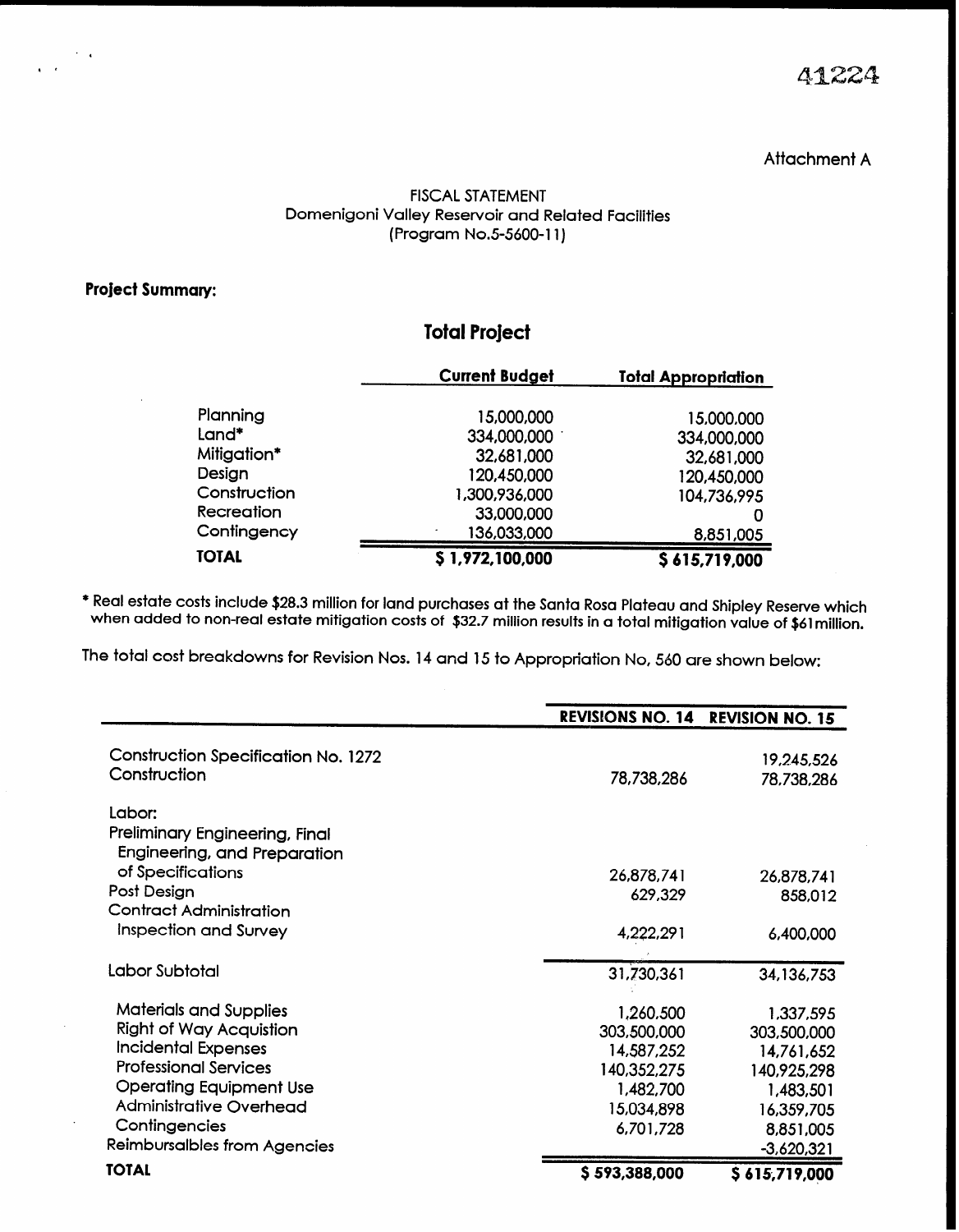Fiscal Statement Attachment A (Program No. 5-5600-l 1)

 $\epsilon = \epsilon$ 

#### Estimated Funds Required:

| <b>REVISION</b>       | DATE                | <b>AMOUNT</b> |
|-----------------------|---------------------|---------------|
|                       |                     |               |
| Initial               | June 27, 1988       | 8,300,000     |
| <b>Revision No.1</b>  | November 1, 1989    | 5,000,000     |
| <b>Revision No.2</b>  | May 2, 1989         | 45,000,000    |
| <b>Revision No.3</b>  | November 27, 1990 · | 20,000,000    |
| Revision No.4         | February 19, 1991   | 15,600,000    |
| <b>Revision No.5</b>  | March 26, 1991      | 12,000,000    |
| Revision No.6         | September 24, 1991  | 189,100,000   |
| <b>Revision No.7</b>  | January 22, 1993    | 12,300,000    |
| <b>Revision No.8</b>  | September 17, 1993  | 112,000,000   |
| <b>Revision No.9</b>  | October 21, 1993    | 1,670,000     |
| <b>Revision No.10</b> | June 28, 1994       | 987,000       |
| <b>Revision No.11</b> | July 18, 1994       | 952,000       |
| <b>Revision No.12</b> | July 25, 1994       | 19,621,000    |
| <b>Revision No.13</b> | November 29, 1994   | 94,100,000    |
| <b>Revision No.14</b> | December 23, 1994   | 56,758,000    |
| <b>Revision No.15</b> | December 23, 1994   | 22,331,000    |
| Remaining             |                     | 1,356,381,000 |

#### TOTAL

## \$1,972,100,000

#### Source of Funds:

1992 Revenue Bond Construction Fund

## Class One:

Projects directly related to delivery of water.

## Projected Expenditures of Funds:

| Through | Fiscal Year 1992/93          | \$251,800,000   |
|---------|------------------------------|-----------------|
|         | Fiscal Year 1993/94          | \$109,570,000   |
|         | Fiscal Year 1994/95          | \$252,310,750   |
|         | Fiscal Year 1995/96          | \$408,570,750   |
|         | Fiscal Year 1996/97          | \$400,919,750   |
|         | Fiscal Year 1997/98          | \$359,827,375   |
|         | Fiscal Year 1998/99          | \$172,557,375   |
|         | <b>Fiscal Year 1999/2000</b> | \$16,544,000    |
|         |                              | \$1,972,100,000 |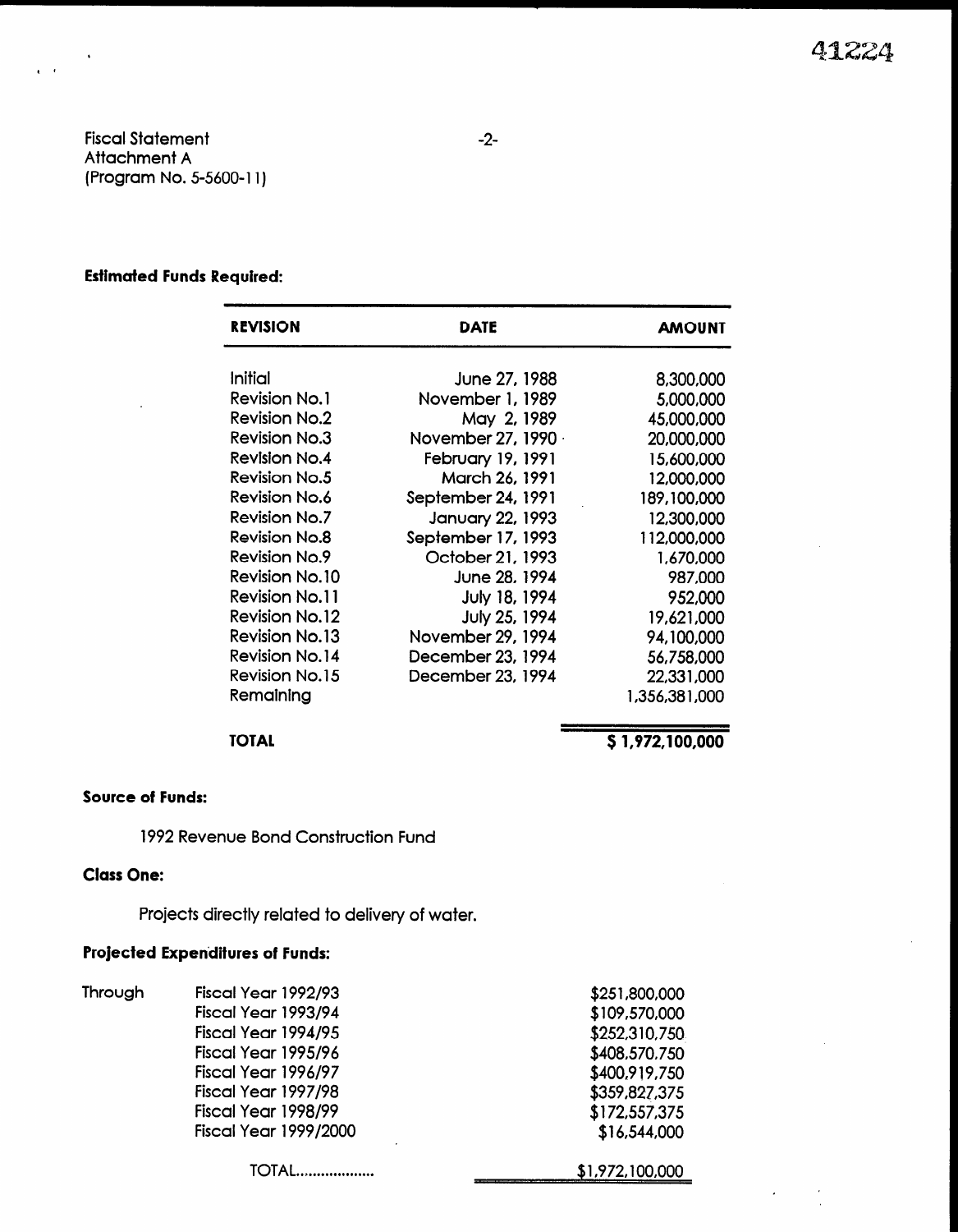Attachment B

#### THE METROPOLITAN WATER DISTRICT OF SOUTHERN CALIFORNIA

#### Abstract of Bids Received December 15, 1994 at 2:00 p.m. Specifications No. 1272, as Amended

#### East Newport Road Realignment

The work under these specifications consists of construction of a 7 1/4-mile-long paved road, a 4-mile-long by 500-feet-wide by 8-feet-deep storm drain channel, removal and disposal offsite of 1,370 lineal feet of 72-inch concrete pipe and 1,370 lineal feet of 75-inch concrete pipe, and installation of 350 lineal feet of a Metropolitan-furnished 14-fee-6-inch-diameter structural steel sleeve. Major features of the work include earth excavation and embankment, bridges, reinforced concrete box culverts, reinforced concrete pipe culverts and headwalls, asphalt concrete pavement signing and striping, and four traffic signal systems.

Engineer's estimate: \$23,600,000.

| Bidder & Location                                            | Actual<br>Alt 1   | <b>Bid</b><br>Alt 2 Base | Amounts*<br>Alt 2 Options | Total All Alts<br>Actuals |
|--------------------------------------------------------------|-------------------|--------------------------|---------------------------|---------------------------|
| E. L. Yeager Construction<br>$Co.$ , $Inc.$<br>Riverside, CA | \$19, 245, 525.88 | \$17,626,359.28          | \$1,618,446.60            | \$38,490,331.76           |
| F. C. I. Constructors,<br>a Joint Venture<br>San Diego, CA   | 19, 281, 462. 20  | 17,402,845.20            | 1,878,617.00              | 38,562,924.40             |
| Matich Corporation<br>San Bernardino, CA                     | 19,638,010.90     | 17,599,122.90            | 1,853,596.50              | 39,090,730.30             |
| Vance Corporation<br>Rialto, CA                              | 19,697,648.50     | 17,772,375.10            | 1,926,843.40              | 39,396,867.00             |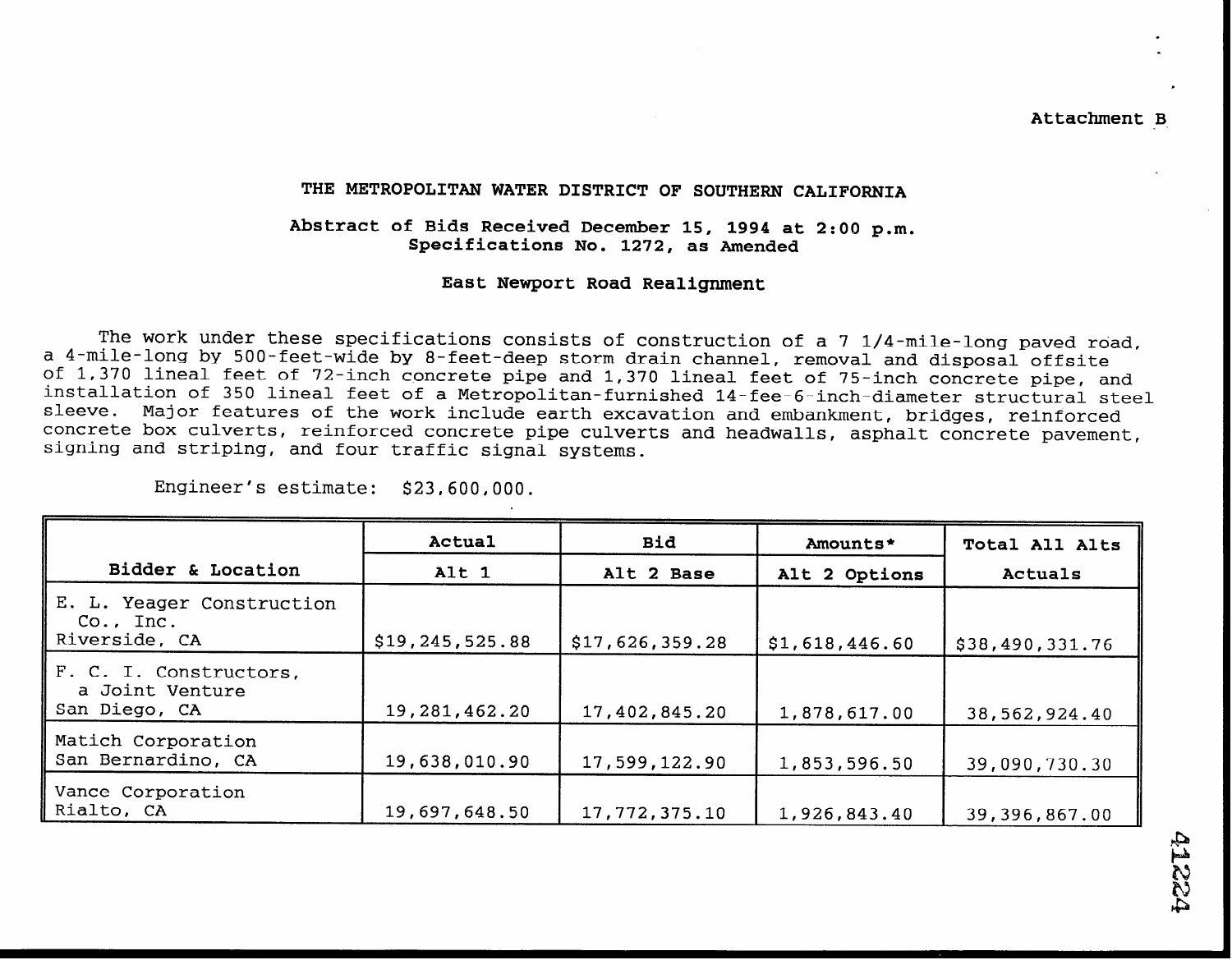|                                                          | Actual        | <b>Bid</b>       | Amounts*        | Total All Alts   |
|----------------------------------------------------------|---------------|------------------|-----------------|------------------|
| Bidder & Location                                        | Alt 1         | Alt 2 Base       | Alt 2 Options   | Actuals          |
| C. A. Rasmussen, Inc.<br>Corona, CA                      | 19,700,655.12 | 17, 129, 344.87  | 2,673,364.25    | 39,503,364.24    |
| Chilcote, Inc.<br>El Cajon, CA                           | 19,897,969.09 | 18, 295, 159.58  | 2, 114, 934. 26 | 40,308,062.93    |
| Kiewit Pacific Co.<br>Vancouver, WA                      | 20,630,140.58 | 18, 771, 101.33  | 1,881,752.25    | 41,282,994.16    |
| Tutor-Saliba Corporation<br>Los Angeles, CA              | 21,657,702.52 | 19,557,704.64    | 2,051,984.69    | 43, 267, 391. 76 |
| Riverside Construction Co.<br>Riverside, CA              | 21,686,695.00 | 19,657,570.25    | 2,029,624.75    | 43, 373, 890.00  |
| Atkinson-Washington,<br>a Joint Venture<br>San Bruno, CA | 22,895,000.00 | 20, 747, 591. 75 | 2, 147, 408. 25 | 45,790,000.00    |

\* SOME OF THE BIDS SUBMITTED CONTAINED ERRORS IN CALCULATIONS; THEREFORE, ACTUAL TOTALS ARE ALSO SHOWN AND WILL BE USED FOR BID EVALUATION PURPOSES

 $\mathcal{L}(\mathcal{A})$  and  $\mathcal{L}(\mathcal{A})$  and  $\mathcal{L}(\mathcal{A})$ 

SMD:aj/12274 (bd:newport.b)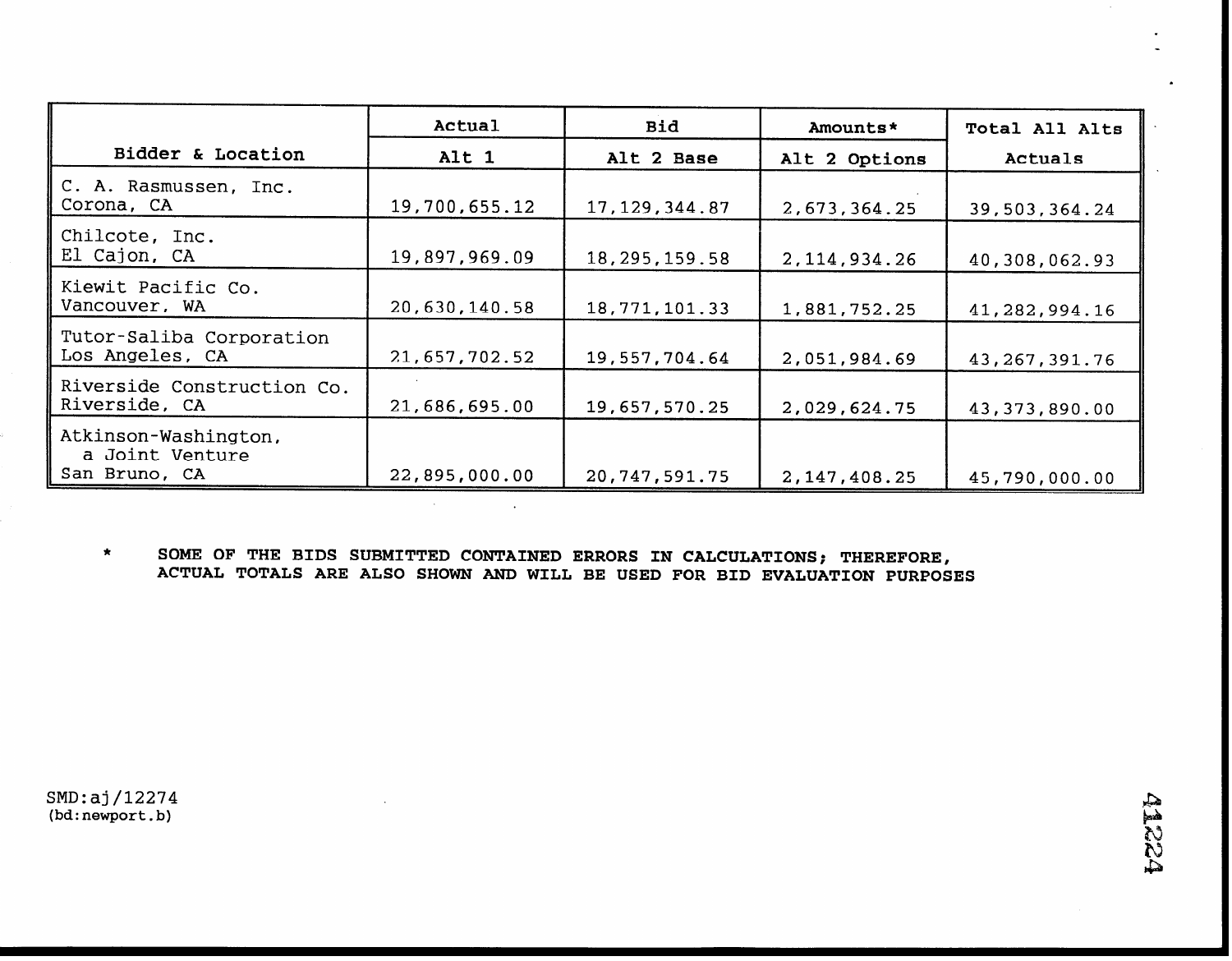Attachment C

 $\ddot{\phantom{0}}$ 

l.

41224

# **MBE/WBE PARTICIPATION FOR**

|                                                  | Project Goals        | MBE %                    | WBE $\%$    |
|--------------------------------------------------|----------------------|--------------------------|-------------|
|                                                  |                      | 18                       | 6           |
| Consultant<br>(If Consultant is a<br>MBE or WBE) | Type of Services     | Participation<br>MBE $%$ | WBE %       |
| N/A                                              |                      |                          |             |
| Subconsultant                                    | Type of Services     | Participation<br>MBE %   | WBE %       |
| Gueno Develop-<br>ment Co., Inc.                 | Aggregate            | 8.90                     |             |
| Chacon Steel<br>Company, Inc.                    | Rebar                | 5.06                     |             |
| MBE Electric                                     | Electrical           | 2.40                     |             |
| Klotz, Vincent<br>Engineering Contractor         | Pipe                 | 1.41                     |             |
| Gence Corporation                                | Pile                 | <u>1.19</u>              |             |
| Psomas and<br>Associates                         | <u>Survey</u>        | .83                      |             |
| <u>Doty Bros.</u><br>Equipment Co.               | Utilities            | .56                      |             |
| Merrimac Petroleum,<br>Inc.                      | Asphalt Oil          |                          | 4.05        |
| Poundstone Quality<br>Hydroseeding               | Hydroseed            |                          | <u>1.36</u> |
| Avar Construction<br>Systems, Inc.               | Stressing            |                          | .56         |
| Schwartz Oil                                     | Fuel                 |                          | 1.03        |
|                                                  | Total Participation: | 20.35                    | 7.00        |
|                                                  |                      | MBE %                    | WBE %       |

 $\ddot{\phantom{a}}$